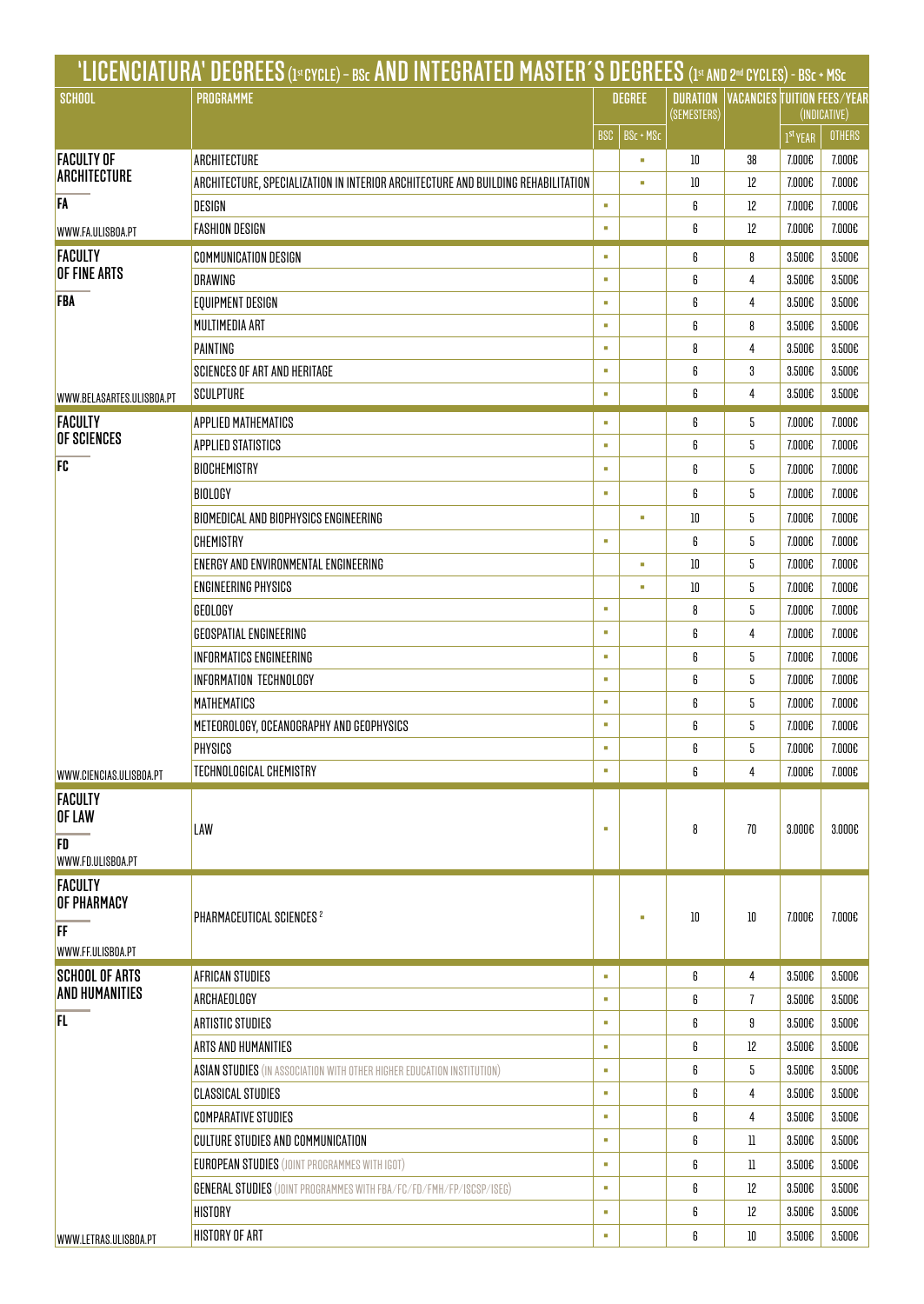|                                                      | 'LICENCIATURA' DEGREES (1st cycle) - BSc AND INTEGRATED MASTER'S DEGREES (1st and 2nd cycles) - BSc + MSc |                         |   |                 |                |                                                       |         |
|------------------------------------------------------|-----------------------------------------------------------------------------------------------------------|-------------------------|---|-----------------|----------------|-------------------------------------------------------|---------|
| <b>SCHOOL</b>                                        | PROGRAMME                                                                                                 | <b>DEGREE</b>           |   | <b>DURATION</b> |                | <b>VACANCIES TUITION FEES/YEAR</b>                    |         |
|                                                      |                                                                                                           | <b>BSC</b><br>BSc + MSc |   | (SEMESTERS)     |                | (INDICATIVE)<br><b>OTHERS</b><br>1 <sup>st</sup> YEAR |         |
| <b>SCHOOL OF ARTS</b>                                | <b>LANGUAGE SCIENCES</b>                                                                                  | ×                       |   | 6               | $\overline{1}$ | 3.500€                                                | 3.500€  |
| <b>AND HUMANITIES (CONT.)</b>                        | LANGUAGES, LITERATURES AND CULTURES                                                                       | ×                       |   | 6               | 20             | 3.500€                                                | 3.500€  |
| FL.                                                  | PHILOSOPHY                                                                                                | ×                       |   | 6               | 8              | 3.500€                                                | 3.500€  |
|                                                      | PORTUGUESE STUDIES                                                                                        | ٠                       |   | 6               | 4              | 3.500€                                                | 3.500€  |
| WWW.LETRAS.ULISBOA.PT                                | TRANSLATION                                                                                               | ٠                       |   | 6               | 12             | 3.500€                                                | 3.500E  |
| <b>FACULTY</b>                                       |                                                                                                           |                         |   |                 |                |                                                       |         |
| OF MEDICINE                                          | <b>NUTRITIONAL SCIENCES<sup>1</sup>(JOINT PROGRAMMES WITH FF/FMH)</b>                                     |                         |   |                 |                |                                                       |         |
| <b>FM</b>                                            |                                                                                                           | ٠                       |   | 8               | 5              | 10.000€                                               | 10.000€ |
| WWW.MEDICINA.ULISBOA.PT                              |                                                                                                           |                         |   |                 |                |                                                       |         |
| <b>FACULTY OF</b>                                    | DENTAL HYGIENE <sup>2</sup>                                                                               | ٠                       |   | 6               | 6              | 7.000€                                                | 7.000€  |
| <b>DENTAL MEDICINE</b>                               |                                                                                                           |                         |   |                 |                |                                                       |         |
| <b>FMD</b>                                           | DENTAL LABORATORY TECHNOLOGY <sup>2</sup>                                                                 | ٠                       |   | 6               | 6              | 7.000€                                                | 7.000€  |
| WWW.FMD.ULISBOA.PT                                   | DENTISTRY <sup>2</sup>                                                                                    |                         | ٠ | 10              | 16             | 12.500€                                               | 12.500€ |
| <b>FACULTY OF</b>                                    |                                                                                                           |                         |   |                 |                |                                                       |         |
| <b>VETERINARY MEDICINE</b>                           |                                                                                                           |                         |   |                 |                |                                                       |         |
| <b>FMV</b>                                           | VETERINARY MEDICINE <sup>2</sup>                                                                          |                         | ٠ | 11              | 6              | 12.500€                                               | 12.500€ |
| WWW.FMV.ULISBOA.PT                                   |                                                                                                           |                         |   |                 |                |                                                       |         |
| <b>FACULTY OF</b>                                    | DANCE <sup>6</sup>                                                                                        | ٠                       |   | 6               | 4              | 7.000€                                                | 7.000€  |
| <b>HUMAN KINETICS</b>                                | PSYCHOMOTOR REHABILITATION                                                                                | ٠                       |   | 6               | ll             | 7.000€                                                | 7.000€  |
| <b>FMH</b>                                           | SPORT SCIENCES <sup>3</sup>                                                                               | ٠                       |   | 6               | 29             | 7.000€                                                | 7.000€  |
| WWW.FMH.ULISBOA.PT                                   | <b>SPORTS MANAGEMENT<sup>5</sup></b> (JOINT PROGRAMMES WITH ISEG)                                         | ٠                       |   | 6               | $\overline{1}$ | 7.000€                                                | 7.000€  |
| <b>FACULTY OF PSYCHOLOGY</b>                         |                                                                                                           |                         |   |                 |                |                                                       |         |
| FP                                                   | PSYCHOLOGY                                                                                                |                         |   | 10              | 20             | 5.000€                                                | 5.000€  |
| WWW.PSICOLOGIA.ULISBOA.PT                            |                                                                                                           |                         |   |                 |                |                                                       |         |
| INSTITUTE OF EDUCATION                               |                                                                                                           |                         |   |                 |                |                                                       |         |
| IE                                                   | <b>EDUCATION AND TRAINING</b>                                                                             | ٠                       |   | 6               | 8              | 3.500€                                                | 3.500€  |
| WWW.IE.ULISBOA.PT                                    |                                                                                                           |                         |   |                 |                |                                                       |         |
| <b>INSTITUTE OF GEOGRAPHY</b>                        |                                                                                                           |                         |   |                 |                |                                                       |         |
| AND                                                  | GEOGRAPHY <sup>4</sup>                                                                                    | ٠                       |   | 6               | 5              | 6.000€                                                | 6.000€  |
| <b>SPATIAL PLANNING</b>                              |                                                                                                           |                         |   |                 |                |                                                       |         |
| <b>IGOT</b>                                          | SPATIAL PLANNING AND MANAGEMENT 4                                                                         | ٠                       |   | 6               | 5              | 6.000€                                                | 6.000€  |
| WWW.IGOT.ULISBOA.PT                                  |                                                                                                           |                         |   |                 |                |                                                       |         |
| <b>SCHOOL OF</b>                                     | AGRICULTURE ENGINEERING                                                                                   | à,                      |   | 6               | ll             | 3.000€                                                | 3.000€  |
| AGRICULTURE                                          | <b>ANIMAL PRODUCTION ENGINEERING</b> (IN COLABORATION WITH FMV)                                           | ٠                       |   | 6               | 7              | 3.000€                                                | 3.000€  |
| ISA                                                  | BIOLOGY                                                                                                   | ٠                       |   | 6               | 9              | 3.000€                                                | 3.000€  |
|                                                      | ENVIRONMENTAL ENGINEERING                                                                                 | a,                      |   | 6               | 5              | 3.000€                                                | 3.000€  |
|                                                      | FOOD SCIENCE AND ENGINEERING                                                                              | a,                      |   | 6               | 9              | 3.000€                                                | 3.000€  |
|                                                      | FORESTRY ENGINEERING AND NATURAL RESOURCES                                                                | a,                      |   | 6               | 4              | 3.000€                                                | 3.000€  |
| WWW.ISA.ULISBOA.PT                                   | <b>LANDSCAPE ARCHITECTURE</b>                                                                             | ٠                       |   | 6               | 4              | 3.000€                                                | 3.000€  |
| <b>INSTITUTE OF SOCIAL</b><br>AND POLITICAL SCIENCES | ANTHROPOLOGY                                                                                              | ٠                       |   | 6               | 5              | 3.500€                                                | 3.500€  |
|                                                      | <b>COMMUNICATION STUDIES</b>                                                                              | ٠                       |   | 6               | 10             | 3.500€                                                | 3.500€  |
| <b>ISCSP</b>                                         | HUMAN RESOURCES MANAGEMENT                                                                                | ٠                       |   | 6               | 5              | 3.500€                                                | 3.500€  |
|                                                      | HUMAN RESOURCES MANAGEMENT (AFTER WORK)                                                                   | ٠<br>٠                  |   | 6               | 10             | 3.500€                                                | 3.500€  |
|                                                      | INTERNATIONAL RELATIONS                                                                                   | ä,                      |   | 6               | 10             | 3.500€                                                | 3.500€  |
|                                                      | INTERNATIONAL RELATIONS (AFTER WORK)                                                                      |                         |   | 6               | 10             | 3.500€                                                | 3.500€  |
| WWW.ISCSP.ULISBOA.PT                                 | POLITICAL SCIENCE                                                                                         | à,                      |   | 6               | 10             | 3.500€                                                | 3.500€  |